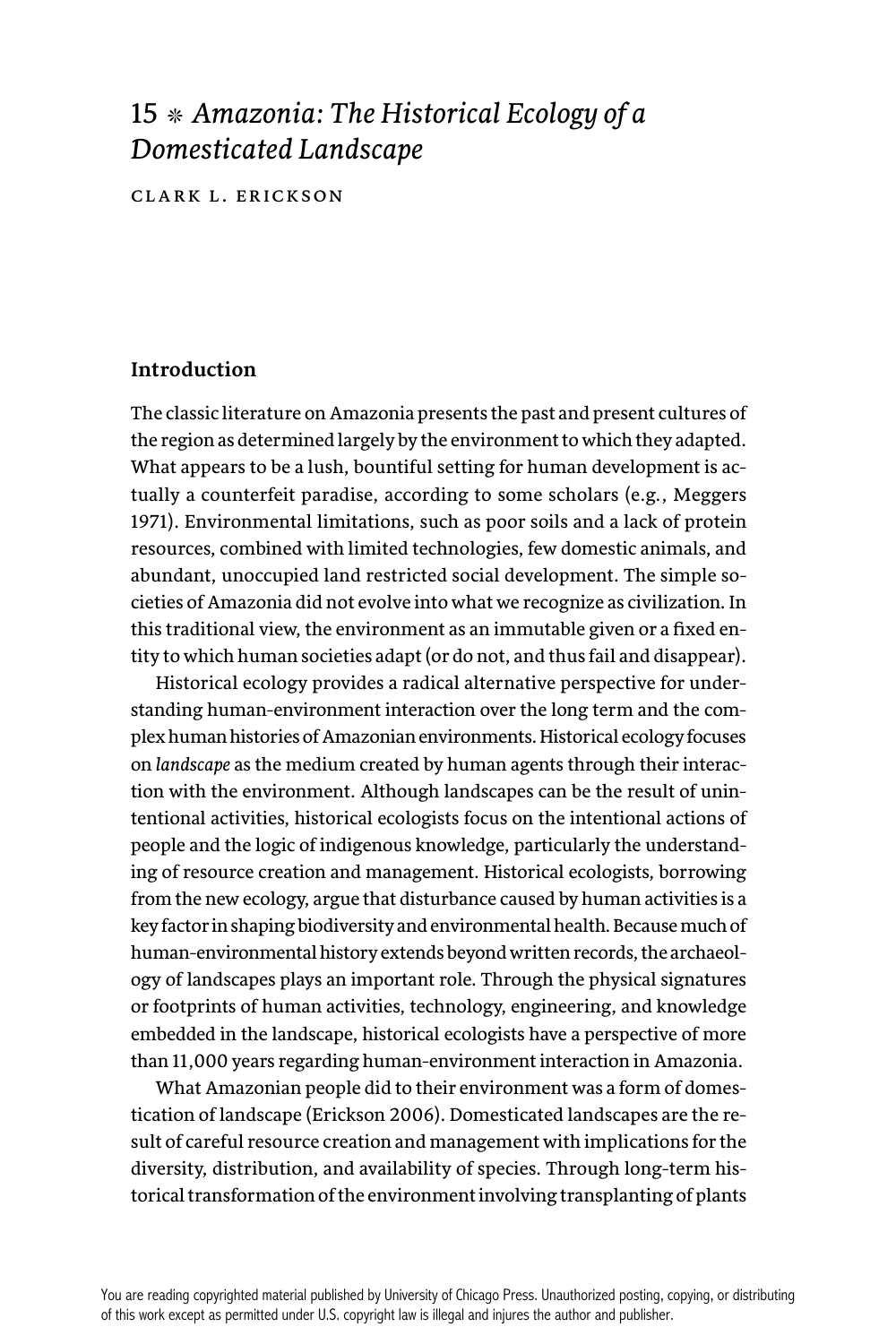and animals, selective culling of noneconomic species and encouragement of useful species, burning, settlement, farming, agroforestry (forest management), and other activities discussed in this chapter, humans created what we recognize and appreciate as *nature* in Amazonia. Through the perspective of historical ecology, we see that nature in Amazonia more closely resembles a garden than a pristine, natural wilderness. Rather than "adapt to" or be "limited by" the Amazonian environment, humans created, transformed, and managed cultural or anthropogenic (human- made) landscapes that suited their purposes. The cultural or anthropogenic landscapes range from the subtle (often confused with "natural" or "pristine") to completely engineered. In this chapter, employing the perspective of historical ecology, I survey examples of human activities that have created, transformed, and managed environments and their association to biodiversity.

# **Amazonia: Wilderness or Cultural Landscape?**

Amazonia- as- wilderness is an example of the *myth of the pristine environment* (Denevan 1992a), the belief that the environments of the Americas were relatively untouched by humans prior to European conquest. Native people are believed to have been too few in number, technologically limited, or living harmoniously with the Earth to significantly change nature. The assumption also reflects the *myth of the noble savage* (or Ecological Indian) that past and present native people lived in harmony with nature until Europeans and modern world systems arrived (Redford 1993).

Archaeologists, however, have demonstrated that prior to the arrival of Europeans, much of Amazonia was occupied by dense populations practicing intensive agriculture and urbanized societies that significantly contributed to creating the environment that is appreciated today (Denevan 1992a; Erickson 2006; Heckenberger 2005; Lehmann 2003; Stahl 1996). Scholars now argue that much of the tropical rainforest is the result of a "rebound effect" created by the removal of these people and their activities by European diseases, civil wars, ethnocide, slavery, and resource expropriation.

Contrary to popular notions, Amazonia is diverse in environments and was probably more so in the past. While rainforest covers approximately one third of the region, the majority of Amazonia is deciduous forest, palm forest, liana forest, forest island, savanna, and wetland (Goulding and Barthem 2003; Moran 1993; Smith 1999). In addition, historical ecologists argue that much of Amazonia's diverse ecological patchwork of diverse habitats is anthropogenic and historical (Posey and Balée 1989; Balée and Erickson 2006a). Archaeologists have shown that before the native population collapse after 1492, much of Amazonia was transformed by burning, settlement, roads, ag-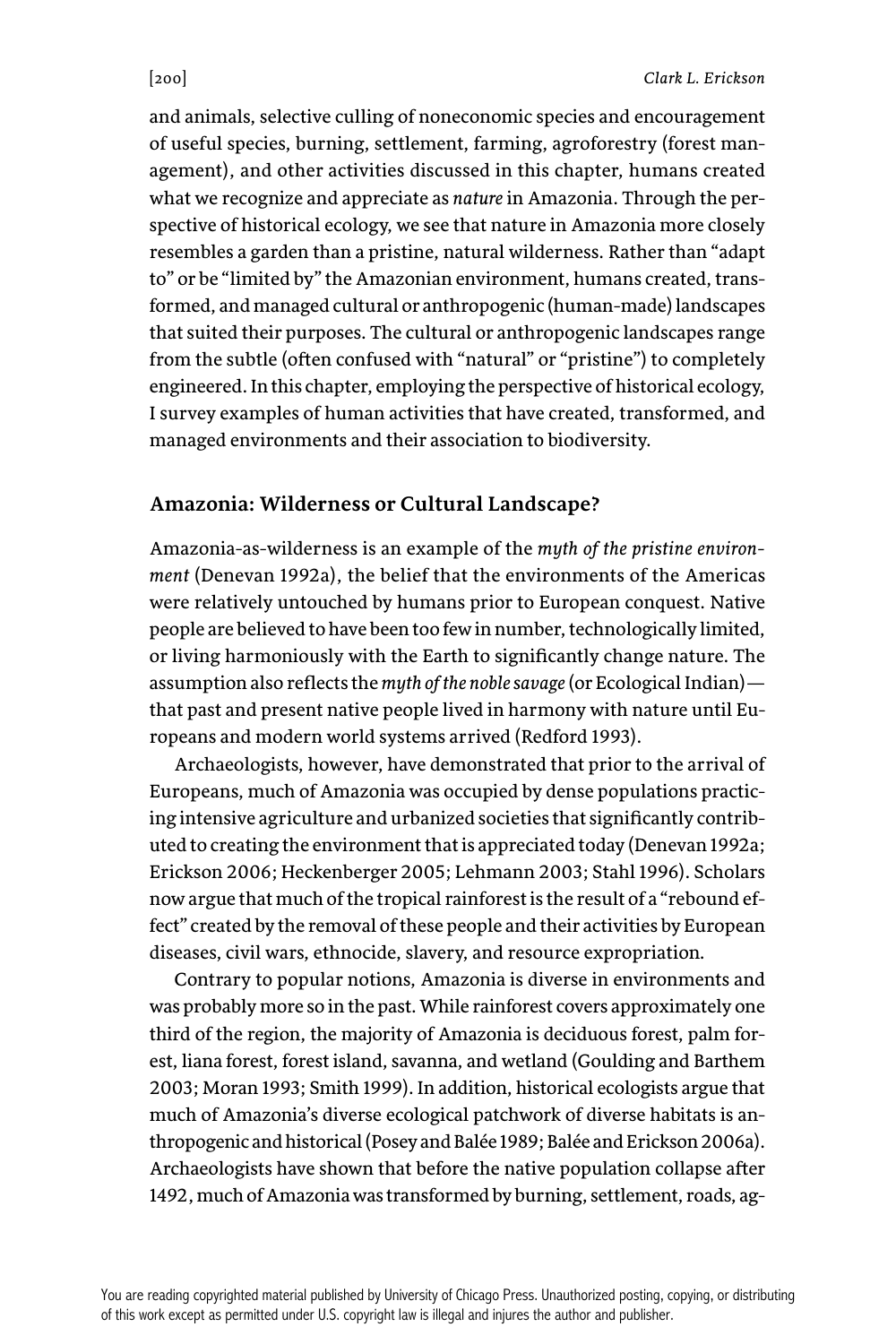riculture, and agroforestry into forest clearings, savannas, parkland, countryside, and forest islands (Denevan 1992a, 2001; Erickson 2006; Heckenberger 2005; Heckenberger et al. 2003; Posey 2004; Stahl 2006). Amazonia had fewer trees 500 years ago, and the existing forests were more similar to gardens, orchards, and game preserves than wilderness.

# **Amazonia: Counterfeit Paradise or Anthropogenic Cornucopia?**

Environmental determinism has a long history in anthropological studies since the nineteenth century. In Amazonia, the main spokesperson of environmental determinism, Betty Meggers (1954, 1971, 2001), explained the presence of simple societies and relatively nomadic lifeways of Amazonian people in historical and ethnographic accounts as evidence of environmental limitations imposed on human cultural development. The poor quality of tropical soils is said to have restricted agriculture to simple systems such as slash- and- burn (swidden) (Carneiro and Wallace 1960; Meggers 1971). Adopting the idea from natural scientists and developers that the lush, rich vegetation of the tropical forests is actually a fragile ecosystem growing on poor soils, Meggers (1971) coined the term *counterfeit paradise* to describe Amazonia.

Swidden, the most common traditional agriculture today, was assumed to support low population densities. Without large populations, surplus to support nonfarmers, class stratification, and cities, Amazonia could never develop civilization. Environmental determinists also pointed to primitive technology (the wooden digging stick, stone ax, and wooden machete) as a reason for simple agriculture. Others examined the lack of animal protein as an environmental limitation, proposing that the availability of protein determined settlement, population density, and inter- and intra-societal relationships in Amazonia (Gross 1975). Unlike societies in the Old World, Amazonian people had few domesticated animals to provide reliable protein; thus, they were assumed to have relied on unpredictable hunting of easily overexploited wild animals. Based on ethnographic cases, scholars argued that settlement sizes, duration, and regional patterns could be explained by the lack of protein. In more extreme interpretations, Amazonian patterns of warfare, settlement spacing, and mobility were explained by fierce competition over limited hunting resources (Chagnon and Hames 1979).

Meggers (1979, 1995, 2001) proposed catastrophic climate change as another element of environmental determinism to explain periodic settlement abandonment and changes in pottery styles in the archaeological record. She hypothesized that cycles of mega- El Niño events throughout prehistory caused severe and extended floods and droughts that caused frequent societal collapse, encouraged nomadic patterns of settlement, and limited social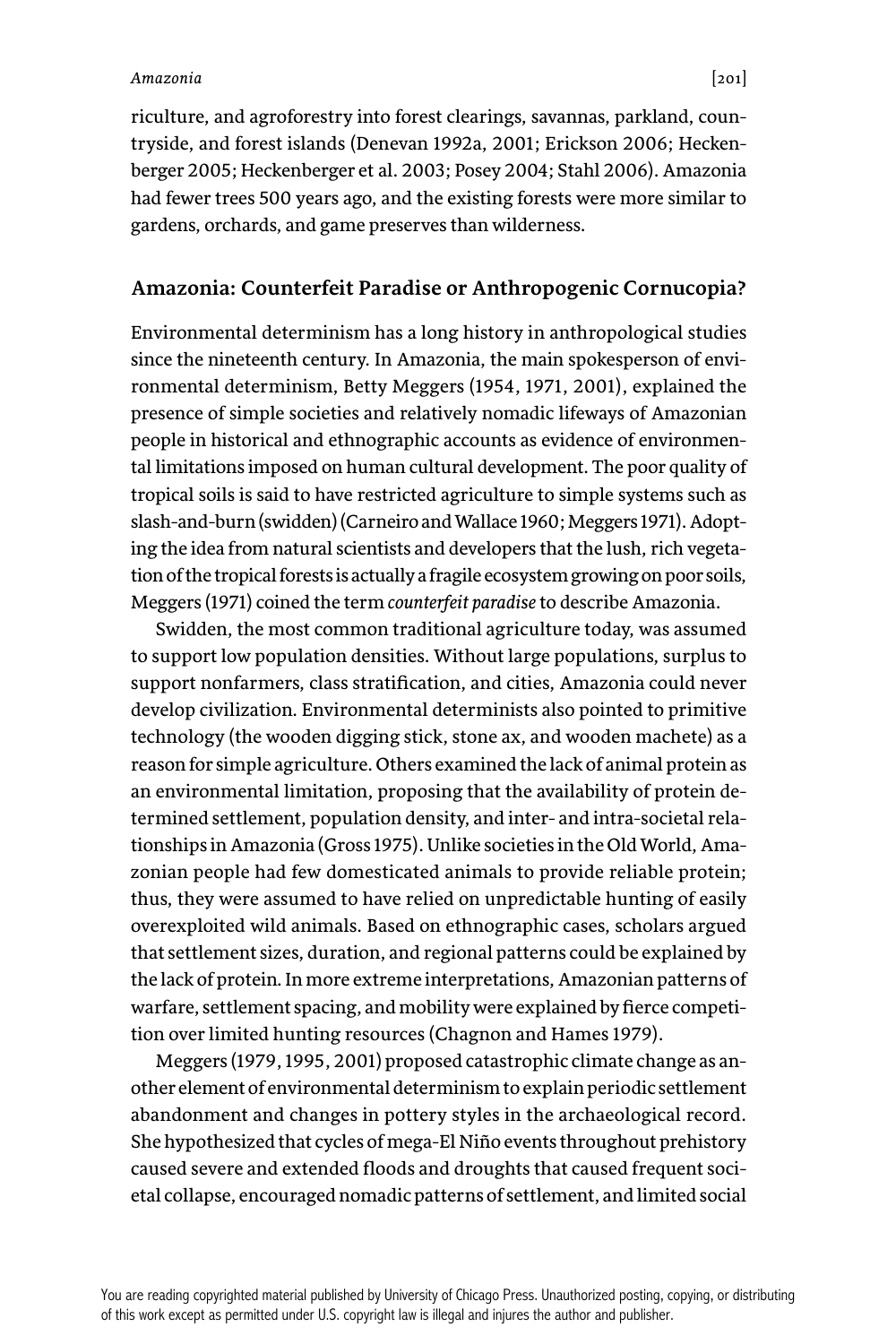### [202] *Clark L. Erickson*

development. Recent El Niño events have caused droughts and flooding in Amazonia, often resulting in large forest fires that have been exacerbated by uncontrolled development of the region. Pre- Columbian societies faced similar challenges and survived. However, the evidence presented for catastrophic climate change by mega- El Niños and its impact on humans has been challenged (e.g., DeBoer, Kintigh, and Rostoker 1996; Erickson and Balée 2006; Stahl 1991; Whitten 1979).

Few contemporary scholars support environmental determinism. In the 1960s, scholars documented intensive agriculture in pre- Columbian Amazonia including house gardens, river levee farming, raised fields, terraces, Amazonian Dark Earth (ADE), and anthropogenic forest islands (Denevan 2001; Denevan and Padoch 1987; Langstroth 1996; Lathrap 1970, 1987; Lathrap, Gebhart- Sayer, and Mester 1985; Posey 2004). Archaeologists and geographers highlighted the potential of farming river levees and banks when floods recede (Hiraoka 1985; Smith 1999). Raised fields, terracing, and ADE (discussed later) are capable of continuous high yields and are associated with dense populations, large permanent settlements, and complex society (Denevan 2001; Erickson 2006; Lehmann 2003; Neves and Petersen 2006; Valdez 2006; Walker 2004). These strategies take advantage of patches of naturally fertile soil and technologies of soil creation, transformation, and management and negate environmental determinism. Since swidden agriculture depends on metal axes and machetes to efficiently clear mature forest, pre-Columbian farmers, using digging sticks and stone axes, probably continuously cultivated fields and practiced agroforestry, rather than clearing mature forest. Research has also documented that swidden agriculture is often far more productive per area than has previously been assumed.

Scholars have also noted that most groups studied as examples of protein limitation live inland, far from major water bodies and fish. In fact, Amazonian people were primarily riverine and relied on fish and other aquatic resources rather than game animals as the main source of protein (Beckerman 1979). In addition to rivers and lakes, fish were systematically harvested in large numbers using networks of fish weirs (Erickson 2000a). Furthermore, sources of protein included maize (Lathrap 1987; Roosevelt 1991) nuts, fruits, and insects common in the humanized forests (Beckerman 1979; Clement 2006).

# **Elements of a Domesticated Landscape**

Evidence of landscape creation, transformation, and management of domesticated, engineered, humanized landscapes in Amazonia includes anthropogenic burning, settlements and associated landscapes, mounds, anthropo-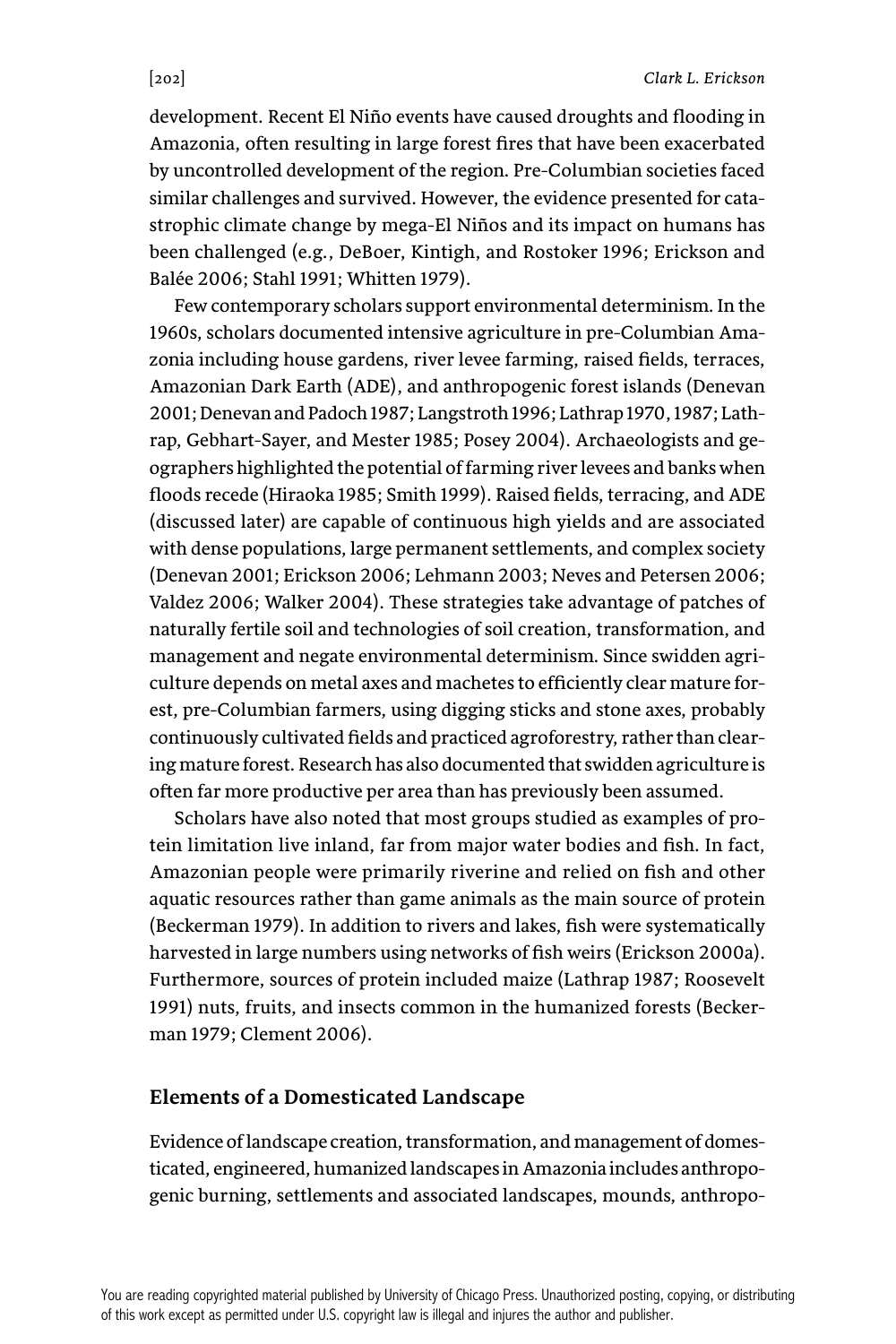genic forest islands, ring ditch sites, ADE, raised fields, transportation and communication networks, and water management, fisheries management, and agroforestry.

# anthropogenic burning

Fire is the oldest and most powerful technology of environmental creation, transformation, and management available to native people. For most natural scientists and conservationists, fires caused by humans are considered a threat to Amazonian rainforests and biodiversity. Complex fire histories documented in lake sediment cores, soil stratigraphy, and archaeological sites suggest that humans regularly burned Amazonia in the past (Oliveira and Marquis 2002; Lehmann 2003; Sanford et al. 1985). Anthropogenic fires are distinguished from natural fires by their regularity, context, timing, and patterns (Pyne 1998).

Hunters and gatherers burn landscapes to attract browsing game, clear the understory for easier movement and harvesting of wild plants, encourage economic species attracted to light gaps and disturbance, and hunt game through cooperative drives employing fire and smoke. Farmers employ burning to clear and prepare fields, gardens, orchards, and settlements, fertilize fields, incinerate garbage, and reduce bothersome insects (Pyne 1998). Burning and the production of charcoal is a key element in the formation of ADE (discussed later). Most scholars now agree that fire plays a key role in the creation and maintenance of Amazonian environments, in particular the savannas and dry deciduous forests that cover much of Amazonia (Langstroth 1996; Oliveira and Marquis 2002).

## settlement and associated landscape

Human settlements may be one of the most persistent and permanent transformations of the Amazonian environment. Scholars have recorded a wide variety of settlement types and regional settlement patterns for past and present Amazonian people (Denevan 1996; Durán and Bracco 2000; Erickson 2003; Heckenberger 2005; Neves and Petersen 2006; Roosevelt 1991; Wüst and Barreto 1999). While most settlements were small (less than 1 ha), the archaeological site under the present day city of Santarem in Brazil covers 4 km<sup>2</sup> and the Faldas de Sangay site in Ecuador is possibly 12 km2 (Roosevelt 1999). Traditional communities included some that had large, open, clean central plazas and streets along which houses were arranged in linear, grid, radial, or ring patterns.

A typical house in an Amazonian indigenous community is a simple example of resource use and local landscape transformation. The foundation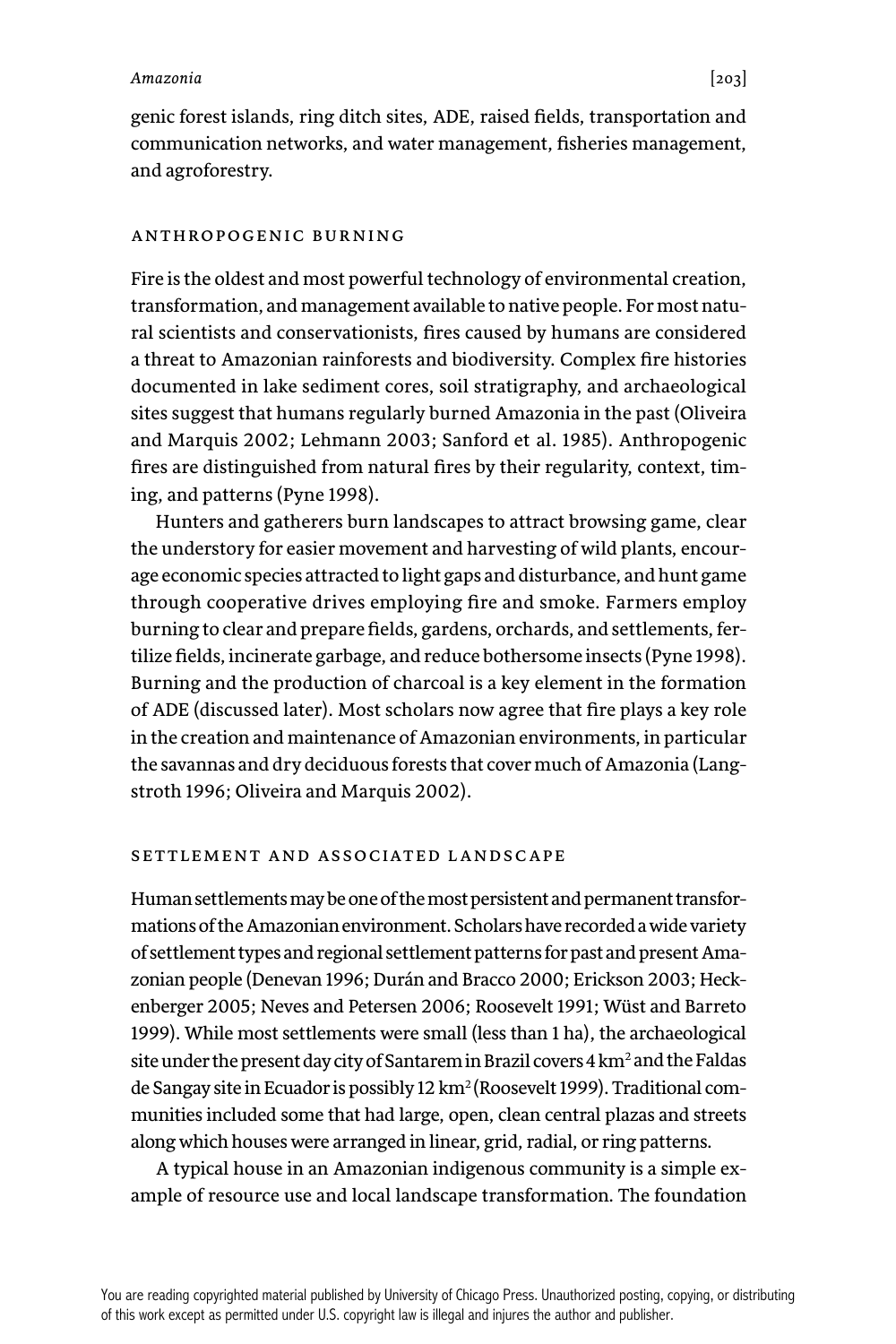requires four to six upright wooden posts plus additional beams (each representing a tree). Earthen floors are often raised 10 to 20 cm for drainage during the wet season (1.5 – 3.0  $\text{m}^3$  for a 3  $\times$  5  $\text{m}$  house). Thick layers of palm and grass thatch cover the roof. A typical Pumé community in Venezuela would require 13,498 fronds of palm, which are replaced every two to three years, and 750,000 fronds from 125,000 palms for a large communal house of the Bari who also live in Venezuela (Gragson 1992). Vegetation around the house is cleared to bare ground for protection against snakes and for aesthetic reasons. A small but densely packed house garden is established for production of a variety of plant species and is also a compost pile for kitchen waste. In humid tropical regions, houses last five to ten years. In summary, the environmental impact of a single house is profound: rearranging and altering soils, accumulation of organic matter through garbage and human wastes, deforestation and opening of forest canopy, cutting of construction and roofing materials, replacement of natural vegetation with economic garden, crop, and orchard species, and mixing of the soil horizons. Denevan (2001) estimated a pre- European conquest native population of 6.8 million for Amazonia. Assuming five people per household, some 1,360,000 houses were required at any time. The environmental impact described above for a single household is now multiplied by more than one million houses across the landscape.

House gardens were associated with individual residences and larger clearings for staple crops in the forest, with raised fields in savannas and wetlands, or on exposed river banks beyond the settlement. Stream channels and wetlands were criss-crossed with fish weirs (corrals for harvesting fish). Any standing forest within a 5 km radius was a managed forest. Pathways were hacked through the forest and roads within settlements were often raised or defined by earthen berms and other infrastructure. In the savannas, large earthen causeways with adjacent canals served as roads and canoe paths. In addition, each settlement required firewood, game, fish, and other wild resources in quantity.

A community's permanent transformation of the environment for these basic needs and infrastructure is staggering. As a result, the forested environments that are typical today were scarce in the past and of a much different character. Based on the archaeology, these communities were stable, long- lived, and sustainable despite this impact.

# mounds

Many Amazonian cultures were impressive mound builders (Denevan 1966; Durán and Bracco 2000; Erickson and Balée 2006). Farmers built mounds in the Llanos de Mojos of Bolivia, Marajo Island, and the lower and central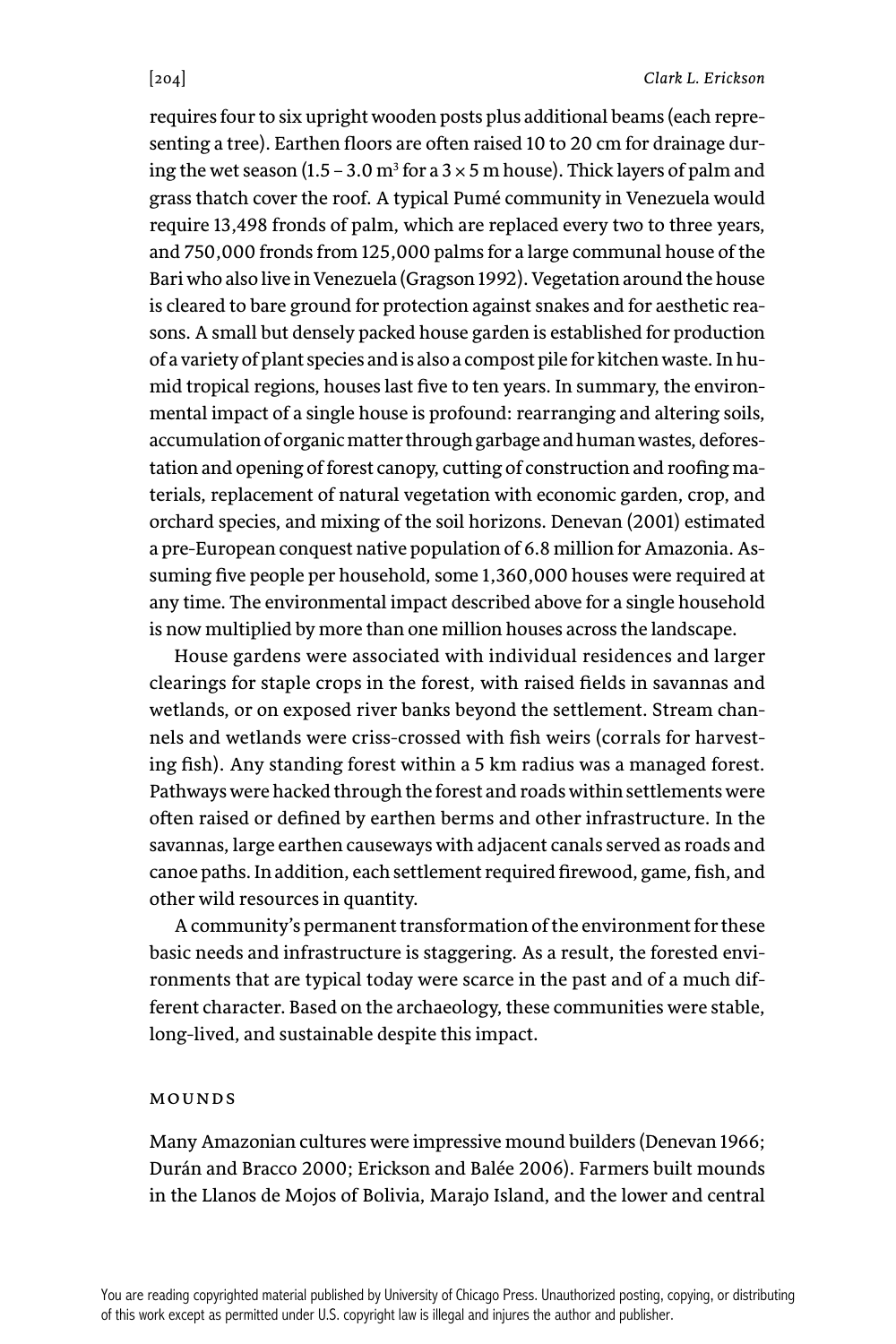#### *Amazonia* [205]

Amazon basin and Pantanal of Brazil, the Llanos de Venezuela, Mompos basin of Colombia, Sangay in the Upano Valley and Guayas Basin of Ecuador, and the coastal plains of Guyana, Brazil, Uruguay, and Ecuador. Mounds were constructed of earth, with the exception of the *sambaquis* of coastal Brazil, which are primarily of shell. Excavations show that many mounds served multiple functions, often simultaneously. Mounds generally contain fill or layers of domestic debris (bones, shell, and other organic food remains, pottery, and stone tools) typical of settlements. Some mounds have such a high percentage of broken pottery that scholars apply the term "potsherd soils" (Langstroth 1996). Mounds were formed over considerable time through the collapse and leveling of wattle and daub buildings, accumulation of refuse and construction debris, and the intentional addition of fill from adjacent large borrow pits, often filled with water. Mounds in the Llanos de Mojos and on Marajo Island contain hundreds of human burials in which a large pottery urn with lid was used for a coffin (Nordenskiöld 1913; Roosevelt 1991). Other mounds were used as chiefly residences or ceremonial centers (Rostain 1999; López 2001).

Although most are small, the Ibibate Mound Complex in the Bolivian Amazon covers 11 ha and is 18 m tall with more than  $250,000$  m<sup>3</sup> of fill (Erickson and Balée 2006). Mounds are often found in groups of up to 40 for Marajo Island (Roosevelt 1991), and more than 50 mounds for the Huapula site (Rostain 1999). Mound construction required mass movement of soils, transformation of local topography, soil enrichment, and change in vegetation composition. Our study of the Ibibate Mound Complex in the Bolivian Amazon demonstrates that the biodiversity on the mounds was significantly richer than that of the surrounding landscape and consists primarily of economic species, some 400 years after abandonment as a settlement (Erickson and Balée 2006).

# anthropogenic forest islands

Forest islands, ranging in size from a few hectares to many square kilometers, are common throughout the savannas and wetlands of Amazonia (fig. 15.1). Most are raised less than one meter and often surrounded by ponds or a moat-like ditch. Excavations in forest islands in the Llanos de Mojos and Pantanal document their anthropogenic origins and use for settlement, farming, and agroforestry (Erickson 2000a, 2006; Walker 2004; Langstroth 1996). In Bolivia, archaeologists estimate the existence of 10,000 forest islands (Lee 1995; CEAM 2003). The Kayapó of Central Brazil create forest islands (apêtê) of improved soils through additions of organic matter from household middens and recycling of crop debris for intensive cultivation of crops (Posey 2004; Hecht 2003).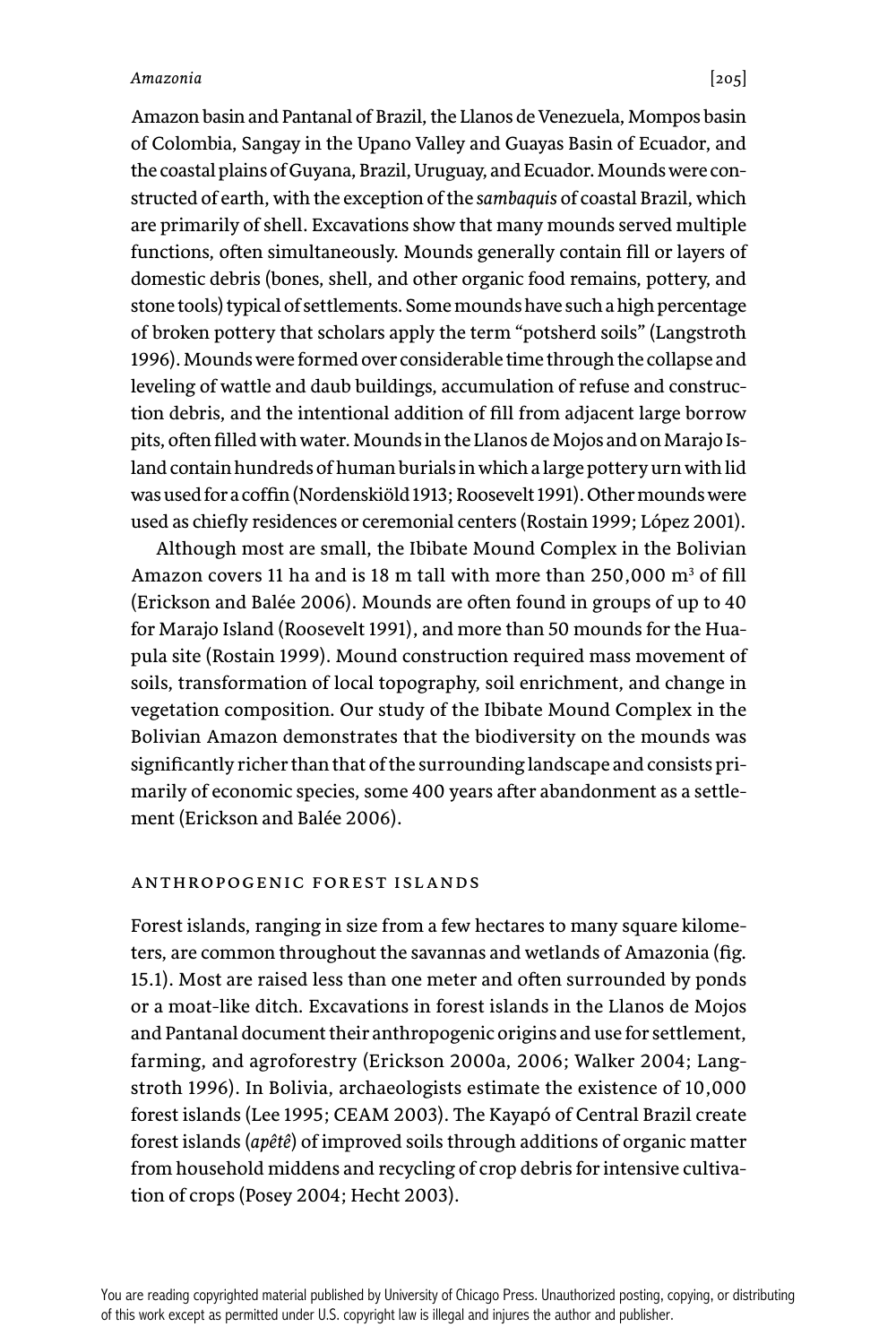

15.1. Forest island in the savanna, Machupo River, in 2006. Source: Photo, Clark Erickson.

### RING DITCH SITES

Ring ditch sites are reported in the Bolivian Amazon Mato Grosso, Acre, and Upper Xingu River regions in Brazil (Erickson 2002; Heckenberger 2005; Pärssinen et al. 2003; Ranzi and Aguiar 2004). These sites consist of a closed or U-shaped ditched enclosure or multiple ditches. Heckenberger (2005) describes numerous sites with large open plazas and radial roads marked by earthen berms extending through residential sectors enclosed by deep semicircular, moat-like ditches and embankments. Early explorers described villages that were protected by wooden palisades and moats. If palisaded, typical ring ditch site would require hundreds or thousands of tree trunks, a considerable environmental impact.

Ring ditch sites in Acre and the Bolivian Amazon, described as geoglyphs because of their impressive patterns (circular, oval, octagon, square, rectangle, and D-shapes), appear to be more ceremonial than residential or defensive (fig. 15.2). Some ring ditch sites are associated with ADE. Modern farmers in the Bolivian Amazon intensively farm these sites and those covered with forest are good locations for hunting game and gathering fruit.

### AMAZONIAN DARK EARTH (ADE)

As discussed earlier, soils have been central in debates about environmental potential and cultural development in Amazonia and play a major role in enhancing resource biodiversity and biomass. Rather than adapt to limited soils, we now recognize the ability of Amazonian farmers to improve and manage marginal tropical soils through creation of settlement mounds, forest islands, raised fields, and Amazonian Dark Earth (ADE).

Indian black earth (*terra preta do indio*) or ADE is an important subclass of anthrosols or anthropogenic soils and associated with archaeological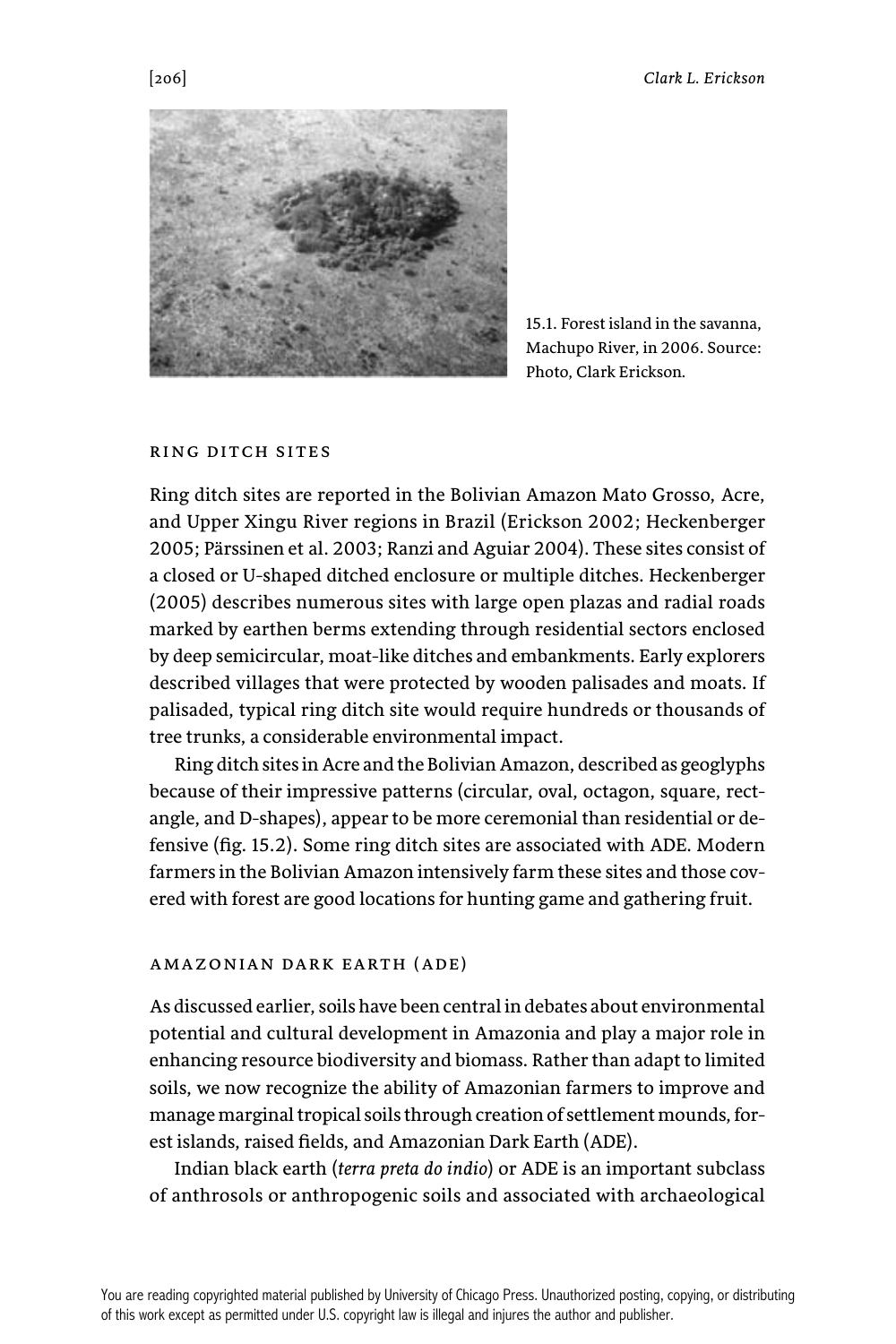#### *Amazonia* [207]



15.2. An octagon-shaped ring ditch site in the Bolivian Amazon. The ditch measures 108 m in diameter and 2 m deep. Santiago, Baures in 2006. Source: Photo, Clark Erickson.

sites (Smith 1980; Erickson 2003; Lehmann 2003; Glaser and Woods 2004; Neves and Petersen 2006). A lighter color ADE, *terra mulata*, often surrounds *terra preta*. Amazonian Dark Earth is estimated to cover between 0.1 percent and 10 percent or 6,000 to 600,000 km2 of the Amazon basin. Amazonian Dark Earth sites range from less than 1 hectare to as large as 200 ha in size, and ADE was probably used for settlement, house gardens, and permanent fields, rather than for slash-and-burn agriculture, the common practice today. Scholars believe that these soils were created specifically for permanent farming. Today ADE is prized by farmers for cultivation and in some cases, mined as potting soil for markets in Brazilian cities.

Amazonian Dark Earth is rich in typical domestic debris found in archaeological sites including potsherds, bone, fish scales, shell, and charcoal. The extremely dark color and fertility are due to large quantities of charcoal and other organic remains that sharply contrast to the surrounding poor reddish tropical soils. In contrast to slash- and- burn agriculture, in which complete combustion of felled forest is the goal, ADE farmers practice "slash and char," a technique to produce biochar or charcoal through low temperature, incomplete combustion in a reduced atmosphere. Biochar has been shown to be a high- quality soil amendment for enhancing and maintaining soil fertility over hundreds of years. In addition, ADE is a rich habitat for beneficial microorganisms. Once established, ADE is a living entity that may sustain and reproduce itself (Woods and McCann 1999). The presence of intact ADE after 400 to 500 years is evidence of its permanence, sustainability, and resilience. Ethnobotanical studies document high biodiversity on ADE (Balée 1989; Smith 1980). The number of soil microorganisms in ADE alone may be quite large. Although understudied, potential contributions of microorganisms in ADE to overall biodiversity is substantial.

If ADE was formed as the simple unintentional byproduct of long- term residence in a locale, we would expect to find black earth sites at any location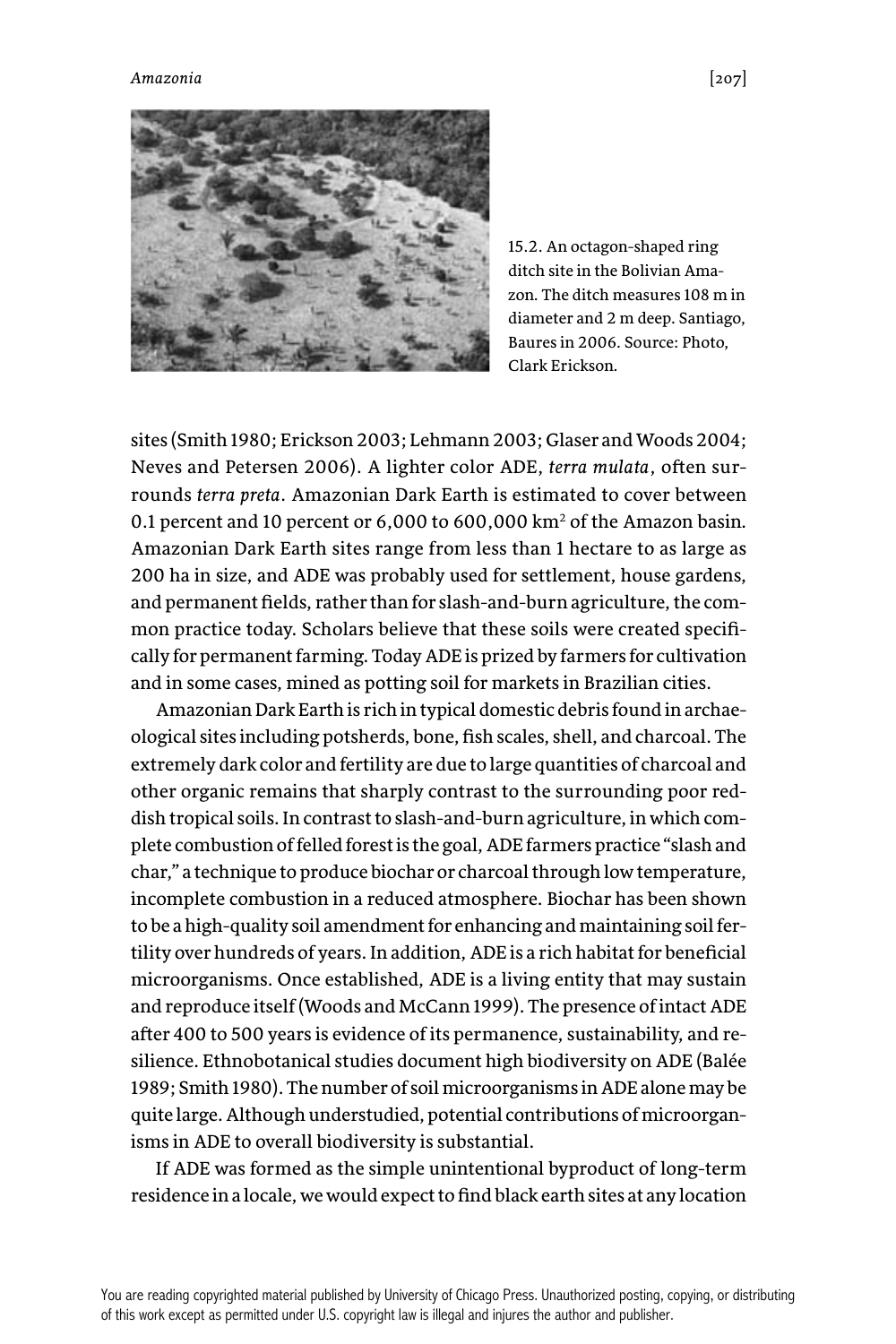

15.3. Pre-Columbian raised fields, canals, and causeways in the Bolivian Amazon. The clearing is now a ranch and the causeways are used as paths. San Ignacio in 2006. Source: Photo, Clark Erickson.

where past human occupation was dense and of long duration. Archaeological sites fitting these criteria are common throughout Amazonia, but do not have ADE. This suggests that ADE formation, which involves careful production of biochar and management of soil microorganisms, is intentional soil engineering.

### raised fields

Raised fields are probably the most impressive example of landscape engineering at a regional scale in Amazonia (Denevan 1966, 2001; Erickson 1995, 2006; Walker 2004). Raised fields are large platforms of earth raised in seasonally flooded savannas and permanent wetlands for cultivating crops (fig. 15.3). Excavations and agricultural experiments suggest that raised fields serve multiple functions, including drainage of waterlogged soils, improvement of crop conditions (soil aeration, mixing of horizons, and doubling of topsoil), water management (drainage and irrigation), and nutrient production, capture, and recycling in canals alongside each platform. Crop production in experimental raised fields is impressive and up to double that of nonraised fields (Erickson 1995, 2006; Stab and Arce 2000; Saavedra 2006). Based on high productivity and substantial labor costs to construct, raised fields were probably in continuous production. In addition to traditional crop cultivation on the platforms, aquatic resources, such as edible fish, snails, reptiles, and amphibians, could be raised in the adjacent canals. Canals also trap organic sediments and produce organic "green manure" and "muck" that can be periodically added to the platforms for sustained cropping.

Raised field agriculture represents a massive landscape transformation at a regional scale through rearranging soils, changing hydrology, and imposing a heterogeneous micro- topography of alternating terrestrial and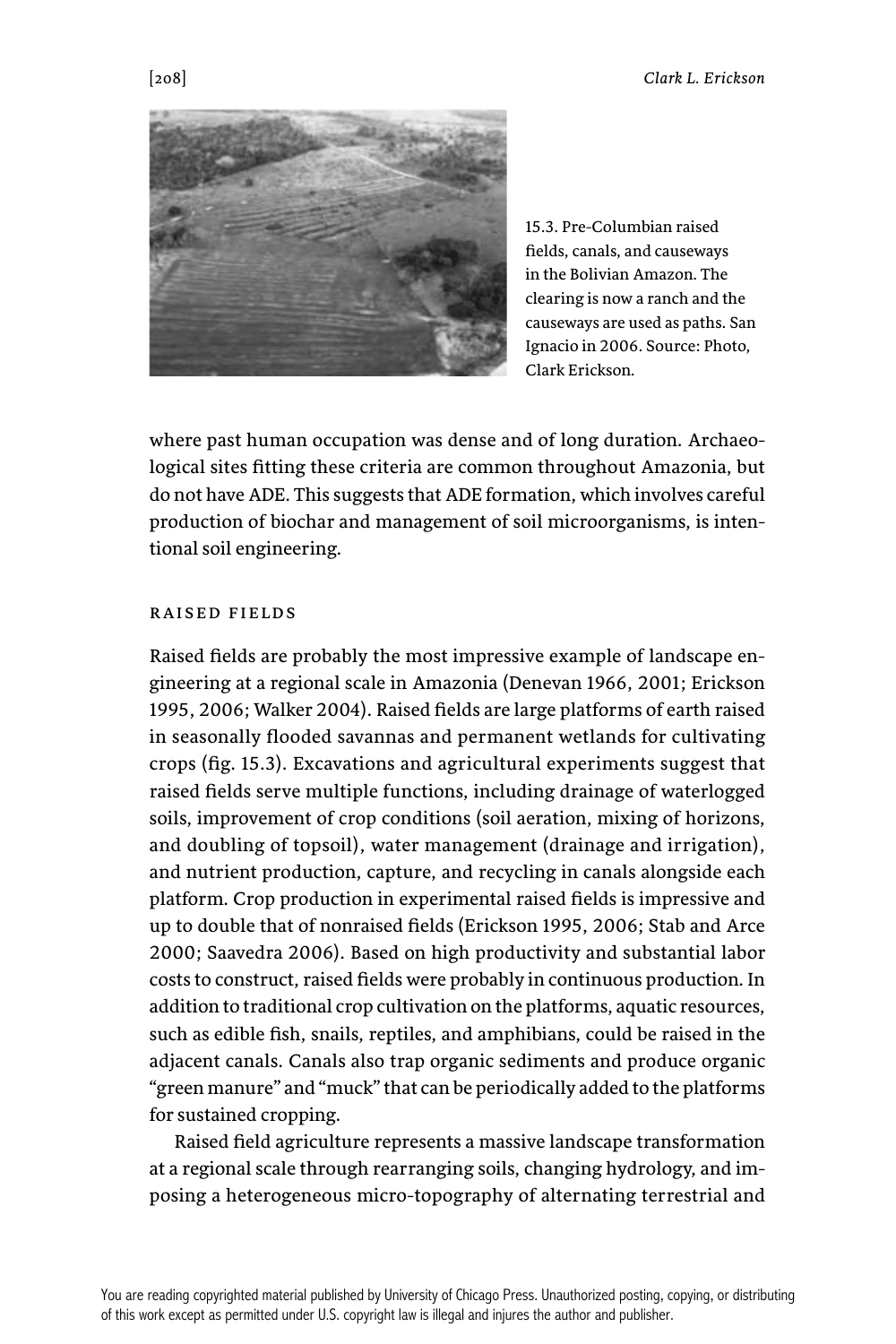#### *Amazonia* [209]

aquatic ecosystems on landscapes that originally were relatively flat and biologically homogeneous and of limited production. Landscape engineering of this magnitude substantially increased biodiversity and biomass in savannas and wetlands.

# TRAN SPORTATION AND COMMUNICATION NETWORKS AND WATER MANAGEMENT

Transportation and communication networks in the present and past have significant environmental impacts at the local and regional scale. Paths, trails, and roads connect settlements and people and, like modern roads, bring development and new settlements, expand farming, and cause environmental change. All Amazonian societies use elaborate networks of paths and trails and roads between settlements, gardens, fields, rivers, resource locations, and neighbors. The Kayapó maintain thousands of kilometers of paths (Posey 1983 cited in Denevan 1991). Posey (2004) documents subtle anthropogenic impact along Kayapó paths created by the discard of seeds from meals and snacks and transplanting of economic species along path clearings. These resources also attract game animals, making them easier to find and hunt. The long linear disturbance and light gap created by clearing and maintenance of paths produces distinct anthropogenic vegetation communities that penetrate deep into the forest.

Some advanced Amazonian societies built impressive formal roads, causeways, and canals of monumental scale (fig. 15.4). Large and small sites in the Tapajós and the Upper Xingú regions are connected by traces of networks of straight roads with earthen berms, suggesting hierarchical sociopolitical organization at a regional scale (Nimuendajú 1952; Heckenberger 2005). The late pre-Columbian inhabitants of the Llanos de Mojos and Baures regions in the Bolivian Amazon completely transformed the environment into a highly patterned landscape of complex networks of raised earthen causeways and canals (Denevan 1991; Erickson 2001, 2009; Erickson and Walker 2009). These earthworks had multiple functions, including transportation and communication, water management and production of aquatic resources, boundary and territorial markers, and as monumental ritual and political statements. Canals brought water for irrigation and provided drainage when necessary.

 Transport and communication by water is a basic element of tropical forest culture (Lathrap 1970; Lowie 1948). Nordenskiöld (1916) pointed out that most of the major headwaters of Amazonian river drainages connect to the headwaters of adjacent river drainages. Some of these aquatic connections, such as the Casquiare Canal between the major Negro and Orinoco drain-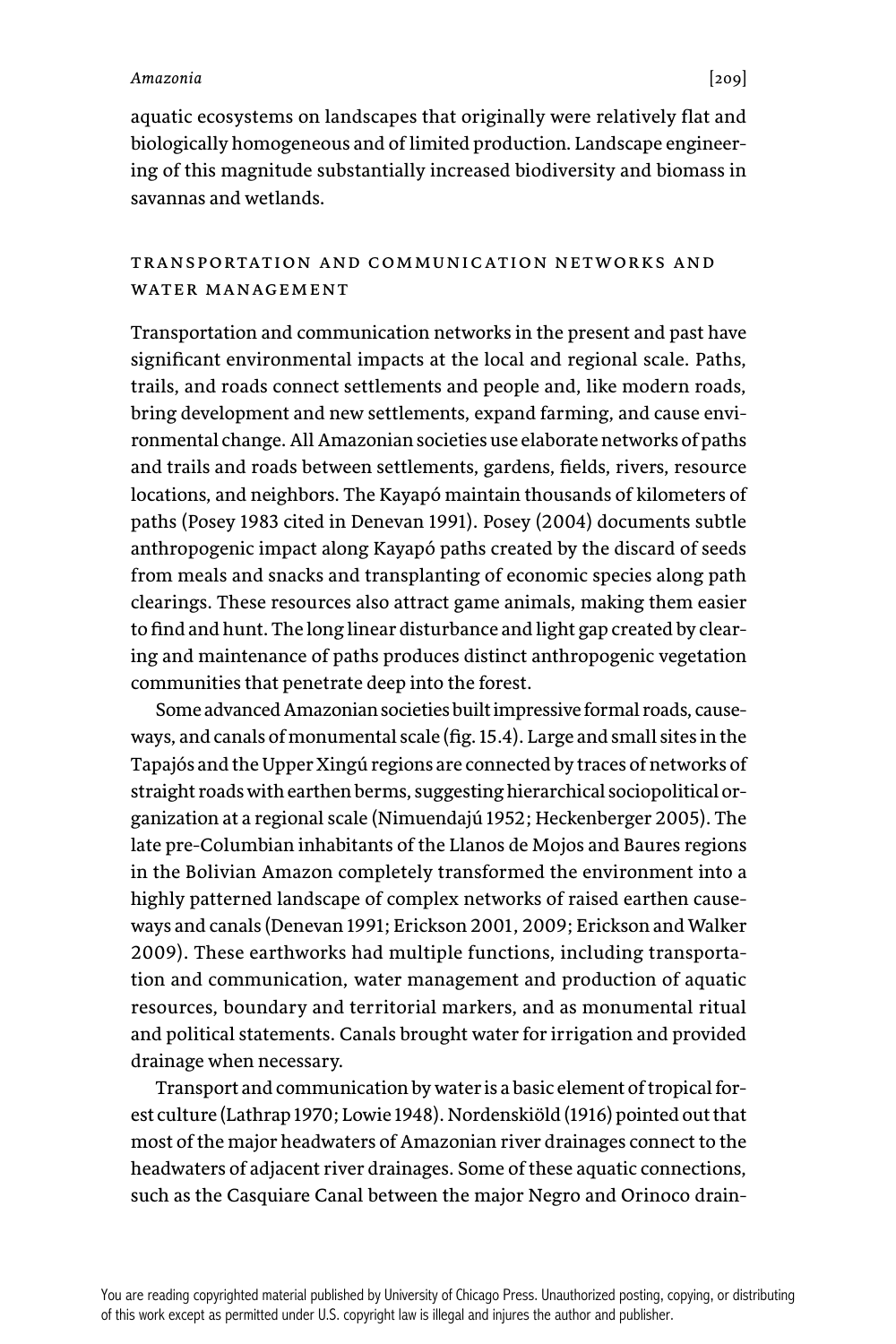

15.4. Four pre-Columbian causeways and canals connecting forest islands in the Bolivian Amazon. The palm-covered causeways are 3 to 4 m wide and 1 m tall with adjacent canals of 2 to 3 m wide and 1 m deep. Baures in 2006. Source: Photo, Clark Erickson.

ages and the Pantanal between the Guaporé and the Paraguay drainages, are partially anthropogenic. Artificial river meander shortcuts are common in the Llanos de Mojos of the Bolivian Amazon, Amapá Region of the Central Amazon basin, and the Ucayali River of Peru (Abizaid 2005; Denevan 1966; Nordenskiöld 1916; Raffles and Winkler-Prins 2003). The large meander loops of typical rivers often require hours or even days of paddling to move short distances. The problem is solved by cutting short canals between the neck of a large looping meander. In a number of cases, these anthropogenic canals created a new river course, dramatically and permanently changing the regional hydrology.

Inter- river canals are common in the Llanos de Mojos of Bolivia. Pinto (1987) describes a complex network of natural channels combined with artificial canals to allow canoe traffic over 120 km perpendicular to natural river flow. In other cases, artificial canals tapping the headwaters of two adjacent rivers diverted the flow of one into the other, permanently transforming the hydrology of two drainage basins (CEAM 2003).

#### fisheries management

Fishing is now recognized as the major traditional source of protein in the Amazon basin (Chernela 1993; Beckerman 1979; Erickson 2000b). In contrast to other civilizations that domesticated fish, Amazonian people artificially enhanced the natural habitats of wild fish to increase availability through creation of artificial wetlands and expanding the capacity of existing wetlands through construction of raised field canals, causeways, and other water management techniques.

The Baures region of Bolivia is an excellent example of landscape domestication for the improvement of natural fisheries (Erickson 2000b). Low linear earthen ridges zigzag across the seasonally inundated savannas between forest islands with a funnel-like opening located where the earth-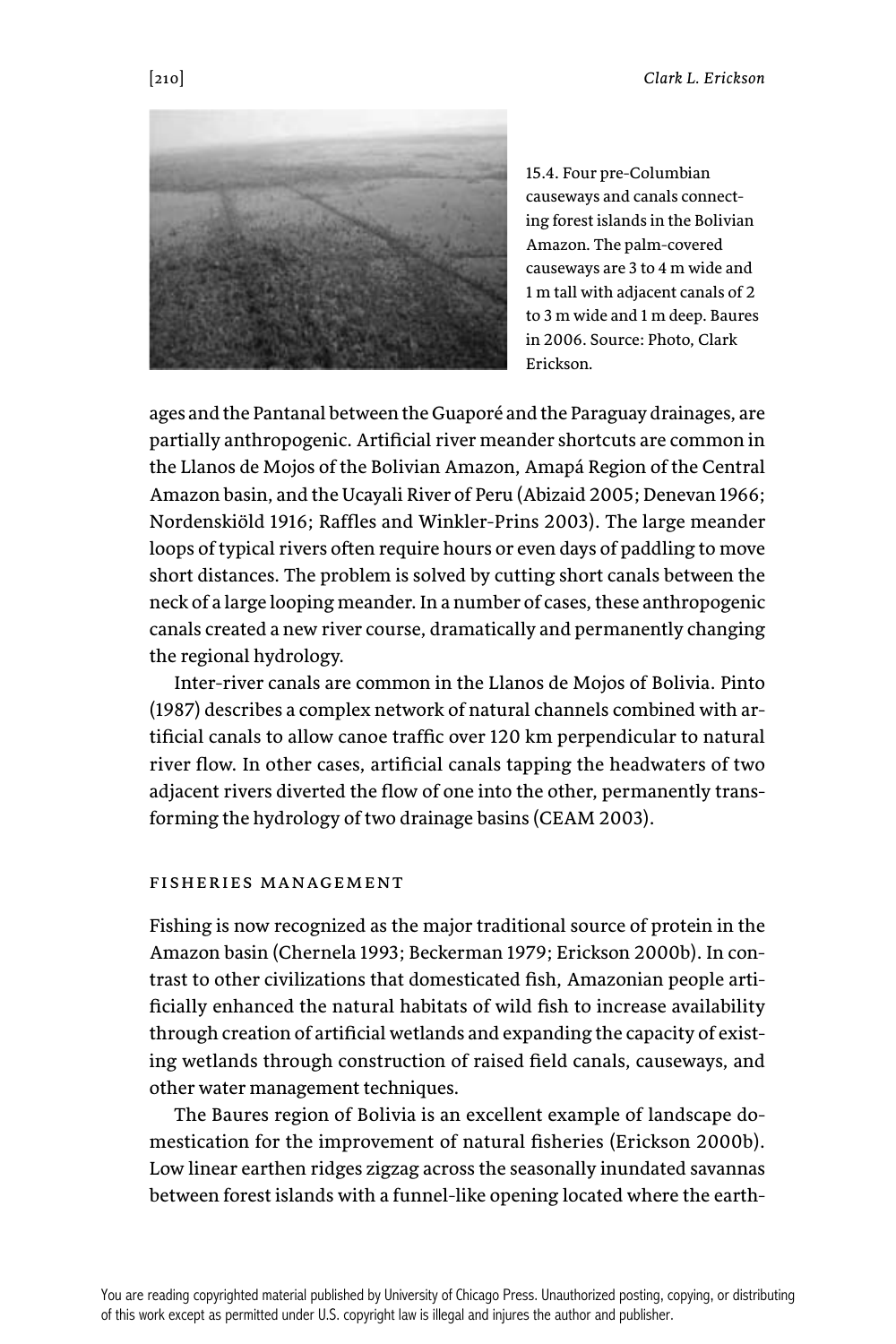#### *Amazonia* [211]



15.5. A network of pre-Columbian fish weirs in the Bolivian Amazon. The brush-covered fish weirs measure 1 m wide and 50 cm tall. Straight features at the top and bottom of the image are causeways and canals, and circular features are artificial fish ponds. Baures in 1999. Source: Photo, Clark Erickson.

works changed direction (fig. 15.5). These features are identified as fish weirs based on descriptions in the ethnographic and historical literature. Fish weirs are fences made of wood, brush, basketry, or stones that extend across bodies of water. Baskets or nets are placed in openings to trap migrating fish. Most fish weirs are simple ephemeral structures on a river or shallow lake. In contrast, the fish weirs of Baures are permanent earthen features covering more than 550  $km<sup>2</sup>$ . Small artificial ponds associated with the weirs are filled with fish and other aquatic foods when the floodwaters recede. These were probably used to store live fish.

#### agroforestry

Countering the view of Amazonian forests as pristine and natural, historical ecologists have shown that these forests are, to a large degree, the cultural products of human activity (Balée 1989; Posey and Balée 1989; Denevan and Padoch 1987; Posey 2004). Amazonian people past and present practiced agroforestry: tree cultivation and forest management (Peters 2000).

Analysis of pollen, opal phytolith, and sediment from lakes document local and regional anthropogenic disturbances of Amazonia over thousands of years, including burning, clearing, farming, and agroforestry (Piperno and Pearsall 1998; Mora Camargo 2003; Piperno et al. 2000). Much of what was originally misinterpreted as natural change due to climate fluctuations is now considered anthropogenic. Records show a steady increase of "weeds" and secondary forest species, many of which are economic species, and later domesticated crops that thrive in open conditions and heterogeneous mosaic of forest and savanna and intermediate states created by human disturbance. At the same time, the frequency of species characteristic of closed canopy forests decreases until the demographic collapse after 1491. Fire histories are also documented in association with the formation of the anthropogenic forest. Evidence of fruit and nut tree use and human dis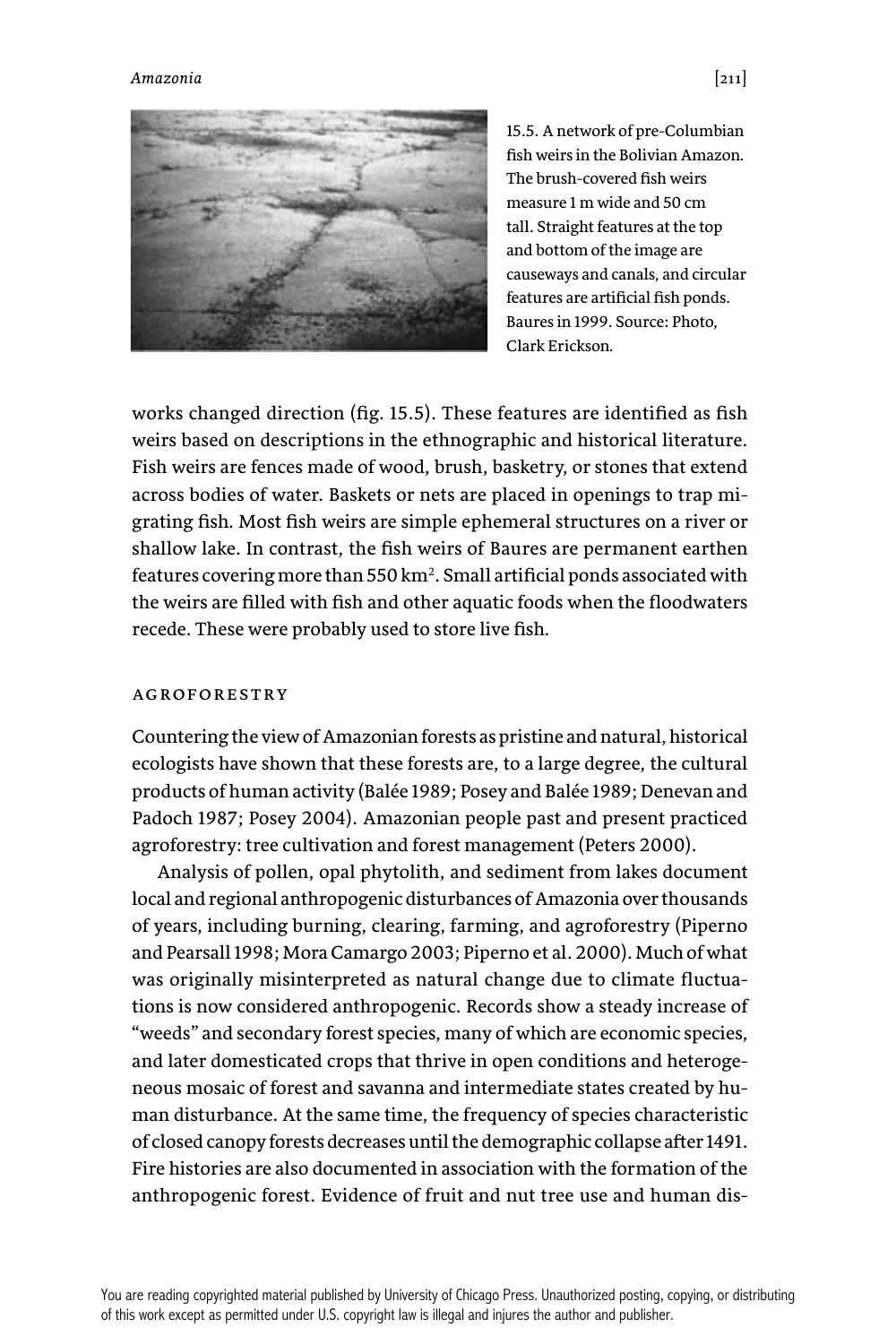turbance is documented by 10,500 years ago in the Central Amazon (and see discussion of dates in the Colombian Amazon in Roosevelt 1996; Mora Camargo 2003; see discussion of evidence for domesticated crops at some sites in Amazonia in Piperno and Pearsall 1998; Piperno et al. 2000).

The long- term strategy of forest management was to cull noneconomic species and replace them with economic species. Sometimes this involves simple thinning, planting, transplanting, fertilizing, coppicing, and weeding of valued species to enhance their productivity and availability. Many wild plants are often found outside their natural range due to transplanting, cultivation, and habitat improvements. In other cases, wild and domesticated trees are tended as orchards.

Slash-and-burn or swidden agriculture is typically characterized as involving low labor inputs, limited productivity per land unit, and a short period of cultivation followed by longer periods of fallow or rest. Researchers have pointed out, however, that swidden fields are rarely truly abandoned and unproductive during fallow. In Amazonia, agriculture is typically combined with agroforestry. In the initial cutting and burning to clear a field or garden, certain economic species are left to thrive while unwanted species are removed. In addition to basic food crops, useful fruit and palms are often transplanted to the clearing. As fields fall out of cultivation because of weeds and forest regrowth, the plots continue to produce useful products, long after "abandonment."

Anthropogenic forests are filled with fruit trees; eighty native fruit trees were domesticated or semidomesticated in Amazonia (Clement 2006). Fruit trees, originally requiring seed-dispersing frugivores attracted to the juicy and starchy fruits, became increasingly dependent on humans through genetic domestication and landscape domestication for survival and reproduction. In addition, humans improved fruit tree availability, productivity, protein content, sweetness, and storability through genetic selection. Forest islands of cacao trees are agroforestry resource legacies of the past inhabitants of the region (Erickson 2006). Agroforestry and farming also attract game animals that eat the abundant crops, fruits, and nuts. Farmers often grow more food than necessary to attract game. As a result, "garden hunting" is particularly efficient (Linares 1976). Many game animals of Amazonia would have a difficult time surviving without a cultural and historical landscape of human gardens, fields, orchards, and agroforestry. The biodiversity of animals can also be enhanced by domestication of landscape.

Even hunters and gatherers contribute to anthropogenic forests. The nomadic Nukak of the Colombian Amazon change campsites seventy to eight times a year (Politis 1996). When establishing a new location, a small number of trees are felled and hundreds of palm fronds are collected for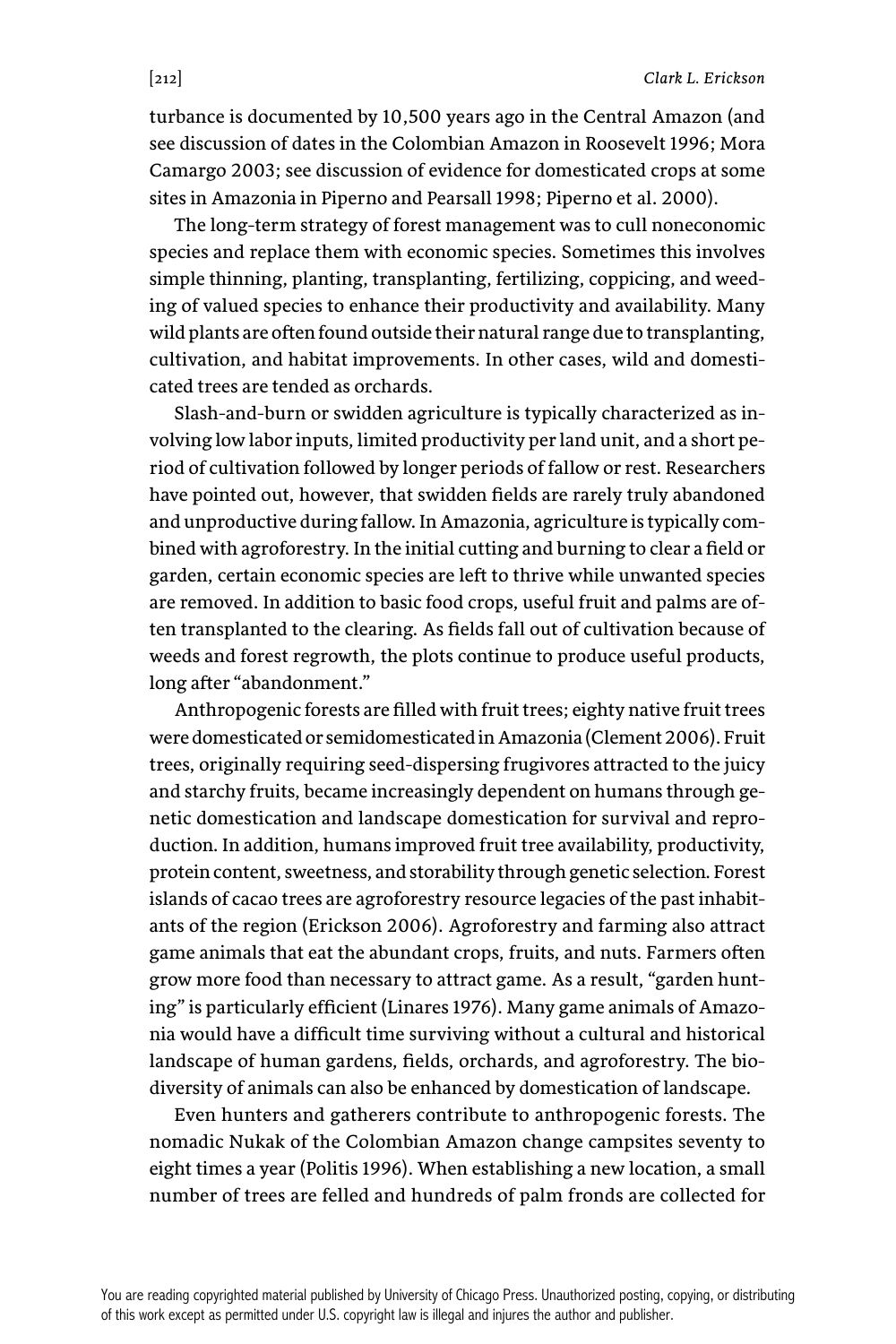construction of a simple lean- to structure. Wild fruits and nuts are collected and some end up discarded. After the camp is abandoned, palm seeds take root in the clearing and thrive. Repeated over hundreds of years, the selective cutting of trees for nomadic camps, creation of small light gaps or openings, and distribution of seeds can substantially change the forest composition to one rich economic species of plants and animals.

# **Conclusions: Lessons from the Past?**

Amazonian Dark Earths, agroforestry, raised field agriculture, transportation and communication networks, urban settlements, mounds, artificial forest islands, river cut- offs, water control, and fisheries management are clear examples of landscape creation, transformation, and management by pre- Columbian native people in Amazonia. What they transformed was often less productive and biologically diverse than what resulted. In other cases, human activities reduced biodiversity. Most landscapes that are today appreciated for their high biodiversity have evidence of human use and management, even if those landscapes are relatively unoccupied today. Environments with high biodiversity are a result of, rather than in spite of, long human disturbance of the environment.

Bolivian informants state that the best hunting and farmland is on pre- Columbian earthworks deep in the forests. Recognized as having the highest biodiversity in Bolivia, the Tsimane Indigenous Territory is covered with raised fields, causeways, canals, and settlements under what is now continuous forest canopy. These cases of present- day biodiversity, treasured by scholars and the public alike, were ironically created under conditions of intensive farming, urbanized settlement, and dense populations. Were these native practices sustainable? Sustainability usually refers to rational continuous harvest of a resource without destroying the capacity of that resource to reproduce. The longevity of settlements, agriculture, and cultural traditions and the dense populations supported in what are now considered biologically diverse environments are evidence of sustainability.

Are the past strategies of environmental management defined by historical ecology applicable to the modern world? Many goals of pre-Columbian native people, modern inhabitants of Amazonia, scientists, planners, and the general public coincide: the management of environmental resources for a comfortable life and sustainable future in what most consider a fragile ecosystem. Increasingly, the reservoir of existing biodiversity is found in humanized landscapes. The failure of conventional solutions, such as fencing off nature and excluding native people, highlights the need for strate